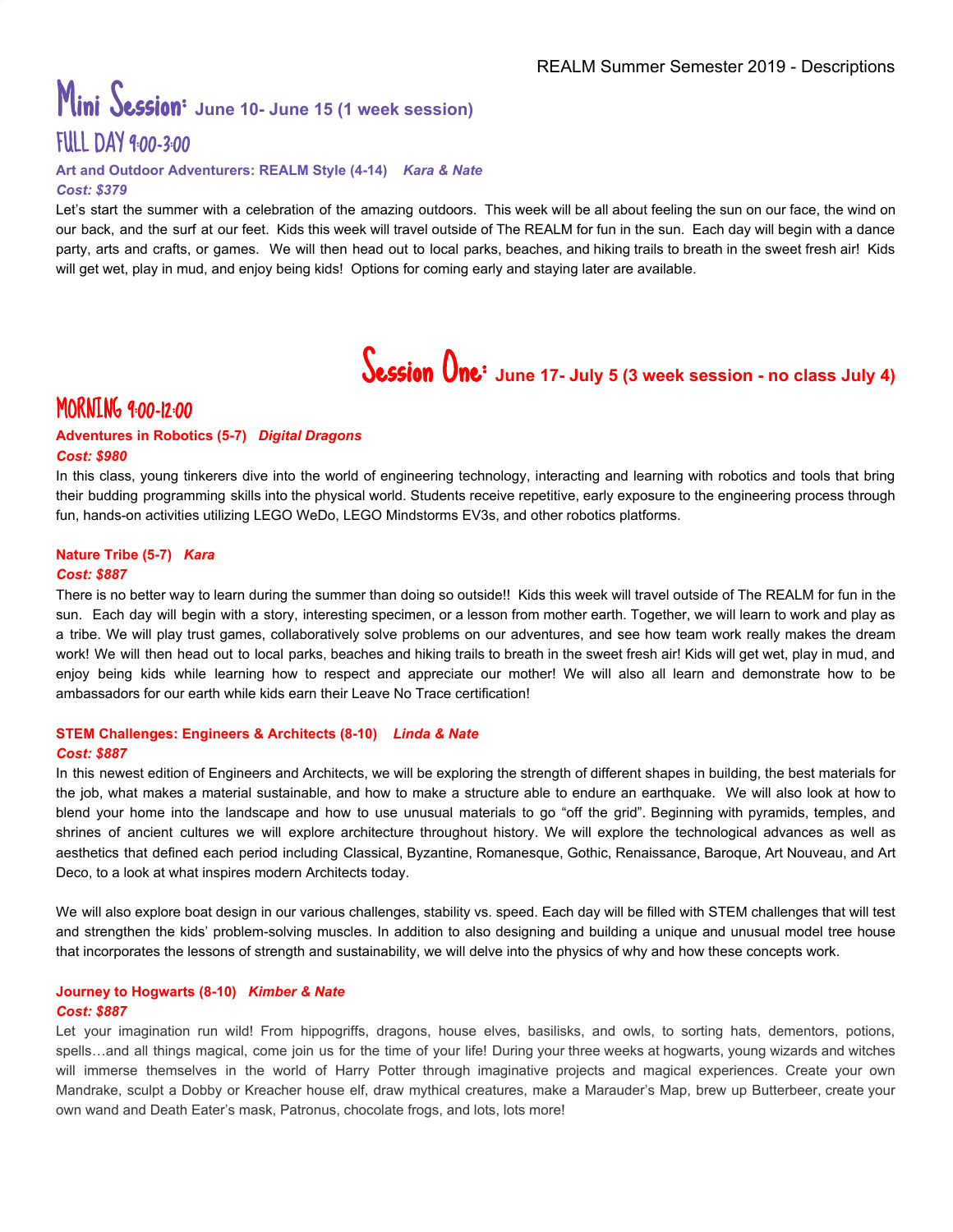#### REALM Summer Semester 2019 - Descriptions

Not only will we be brushing up on our magical skills but we will also work on developing our muggle skills within literacy, math and science through our Journey to Hogwarts! Kids will dive into chemistry during potions class, hone their problem-solving skills through logic puzzles & math challenges, and use these amazing books as inspiration to write our own magical adventures.

#### **Woven Words: Writer's Bootcamp (11-14)** *Bonnie, Michelle, & Brittany Cost \$887*

Week 1: Pens at the Ready! This week the kids will write stories they are simply itching to tell. We will learn creative writing techniques that will add color to our writing, create irresistible characters, form a setting that comes alive, and mold an enthralling story plot. Throughout our story-writing journeys, we will also learn the art of editing through respectful peer reviews and sharing of work in a workshop-style manner. By looking at the examples of famous novelists and mastering writing tools, we will plan, draft, write, edit, and even publish our stories!

**Week 2: This is a no-nonsense approach to Essay Writing**. Writers will practice building 5-paragraph essays using writing resources and will push their writing muscle to its fullest potential. Their writing stamina will increase through increased independent writing time with one-on-one conferencing and group mini-lessons. They will learn the vocabulary needed to produce impressive papers and to become inspired to show off their own growing vocabularies. Both homework and a commitment to staying organized are key to success this week!

Week 3: The Six Traits of Writing are up this week! Kids will foster creative expression through a variety of writing exercises **and prompts.** The implementation of these six essential elements— Ideas & Content, Organization, Voice, Word Choice, Sentence Fluency, and Conventions— help writers achieve strong, clear, and well-balanced pieces of writing. Students will participate in the writing process from brainstorming and freewriting, to developing and polishing stories. They will learn about the revision and editing process, as well as the workshop process, which includes strategies for giving feedback and participating in peer review.

### AFTERNOON 12:30-3:30

#### **Young Zoologists: Exploring the Animal Kingdom (5-7)** *Linda Cost: \$887*

The animal kingdom, in all its fantastic diversity, is infinitely easier to explore and begin to understand when we organize and classify its members. In doing so the secrets of our own evolution begin to reveal themselves! As early as Aristotle, people have theorized on why and how animals look and act they way they do. Why do some, like the orangutan, seem so much like us while others, such as the octopus, seem as though they could be aliens from another planet? As we journey through the animal kingdom, kids will represent animals through incredible creative art projects, board game design and photography as we get up close and personal with our furry (and slimy) friends with a visit from the Eco Station!

Kids will also become authors of a picture book that tells a story about the day in the life of an animal in their environment. Developing research skills and learning the craft of storytelling through words and pictures are the focus of this class. We will use books such as Stellaluna, Verdi, Diary of a Worm, A Color of His Own, Pinduli, and many of the Eric Carle books as inspiration.

#### **Arcade Game Design with Fusion (8-10)** *Digital Dragons Cost: \$980*

In this class, whether they are an experienced game designer or new to this game, this class will give all the tools and knowledge a student needs. With a focus on recreating classic arcade games and console games for practice, students will walk through the processes of storyboarding and design--building on and learning the skills necessary to craft their own custom interactive game.

#### **Early Entrepreneurs: Build Your Own Business (8-10)** *Nate Cost: \$887*

Have you ever wanted to set up a lemonade stand or a small business but you weren't sure how to get started? Well, this is your class! Kids will saturate themselves with experiences, observations, encounters, and information to help them understand how businesses are built and run. Students will search for what inspires them and then they will dig deeper into research while designing creative ways to showcase their knowledge and insights.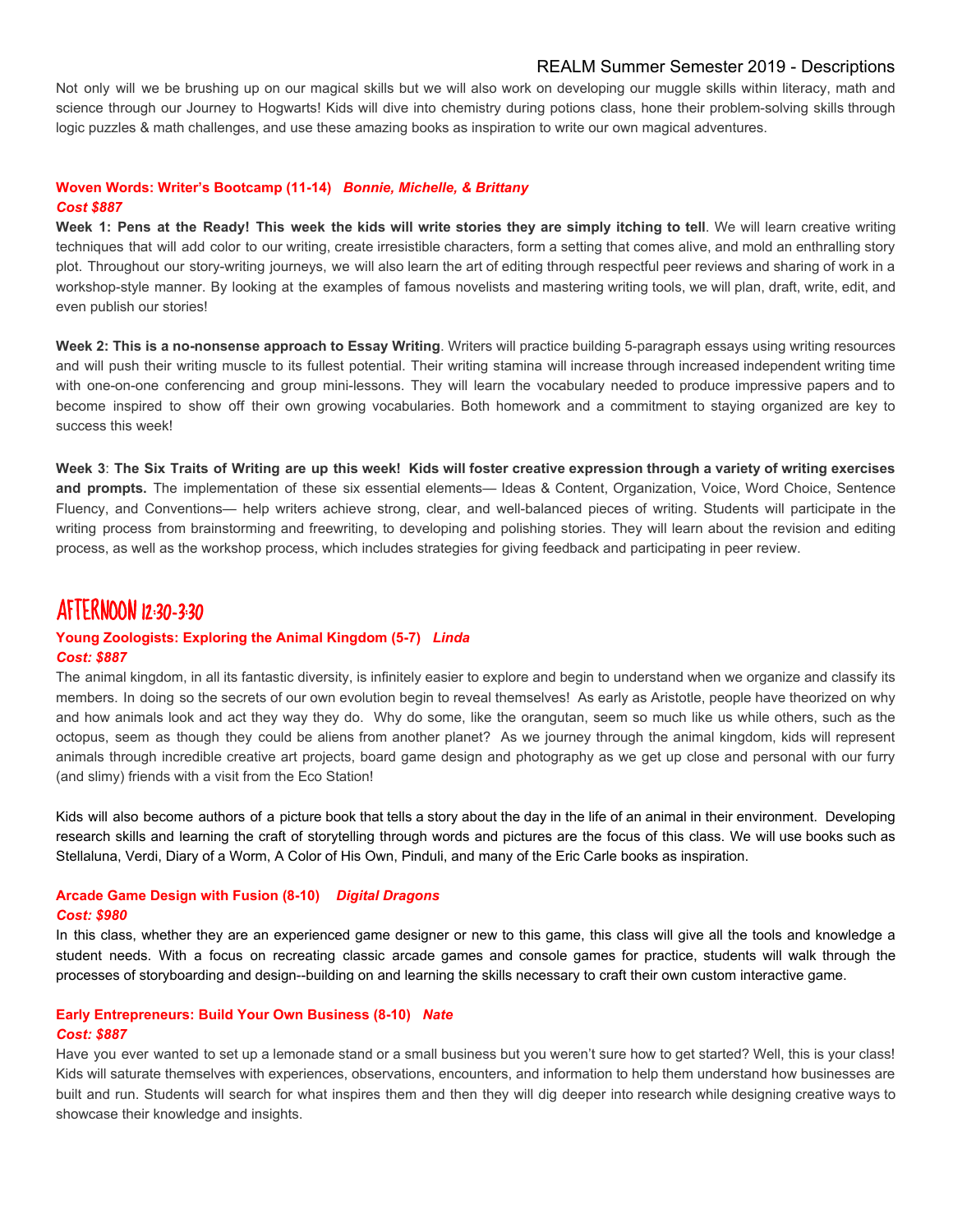#### REALM Summer Semester 2019 - Descriptions

We will be creating our very own small businesses, fundraising to supply them, and running them for our peers and parents! Bonus we will practice our money math skills at the same time! Come set up shop with Nate and run your business in REALM-ville! Prepare to investigate real businesses, make insightful discoveries, do research development, and to create a memorable event and showcase! This will be mind-blowing goodness!!

#### **The DaVinci Code: The History, Art, and Great Minds of the Renaissance (11-14)** *Kimber Cost: \$887*

In this unique history exploration and cool art class, students will go through the life, art, and creations of Leonardo da Vinci. This amazing archetypal "Renaissance Man" was an architect, sculptor, painter, mathematician, scientist, botanist, inventor and engineercenturies ahead of his time. As famous for his paintings of the Last Supper as he was for devising plans for the helicopter, tank and solar power, he also advanced the study of anatomy, astronomy, and civil engineering. In the same 24 hours a day that we all have, he sure was busy!

Leonardo was also not afraid to take risks and explore his many interests. Students will be challenged to think about things that interest them and how they would like to pursue those interests. What do they see themselves becoming really skilled at? What are they willing to do to accomplish those goals? While learning all about Leonardo da Vinci through fun art, stories and exciting hands-on projects, students will also travel through the Renaissance period and explore the fascinating history, people, culture, arts and science of the times. Session will include, outdoor journaling, and sketching, tinkering, inventing and more! Huzzah!

Session Two: **July 8-26 (3 week session)**

# MORNING 9:00-12:00

#### **Summer Literacy Boost! Reading, Writing, Thinking (5-7)** *Jessie Cost: \$750*

As our blossoming readers and writers transition from "learning to read" to "reading to learn," reading comprehension and writing craft take center stage. Students will learn to monitor their comprehension using fun strategies and helpful tools that can be applied beyond the classroom. Learning to engage with text as readers will also inspire our growing writers as we study the craft of mentor authors in powerful children's literature. We invite students to dive a little deeper into your reading and writing life, and to empower themselves towards independence!

In our writers' workshop, kids will gain a new awareness and appreciation for the small everyday moments of our lives that are worthy of an "author's eye" retelling. Published authors will be our mentors as we share books that ignite our memories of people, places and events that have helped to shape our young lives. We will explore memories connected to emotions as we practice telling "the inside story," stretching our writing with vivid detail. To support this delicate stage of a writer's growth, we will explore the parts of the writing process, providing helpful strategies for gathering and developing ideas, drafting, revising and editing. We will also foster connection as we share our human experience stories in our writers' celebration at the end of the session.

#### **The Body: Cells, Immunity, & What Can Go Wrong (8-10)** *Linda Cost: \$950*

Individually they are microscopic, yet they are the building blocks of every living thing on Earth. By understanding how cells work we discover how we, ourselves, function as intricate and complicated living machines. This exploration into inner space takes us to the center of it all, the blueprints of life and the various structures that support the life of all animals, from a single celled organism to the multi-organ, highly specialized systems of human beings. This class includes the study of cell structure and function, cell division and reproduction, unicellular organisms and the cells of different specialized tissues through the creation of models and other experiments and hands on activities.

This physiology class will then dive deep into the study of the human body and its systems. Just to get a little gross and really fun we will also examine pathogens (bacteria, viruses, prions, fungi, and various parasites) and how they affect the human body. We will also explore the many levels of protection our bodies employ to protect itself as we study the immune system. We will do this through hands-on activities, projects, and model building. We will be seeing many pictures of what it looks like when invaders get the upper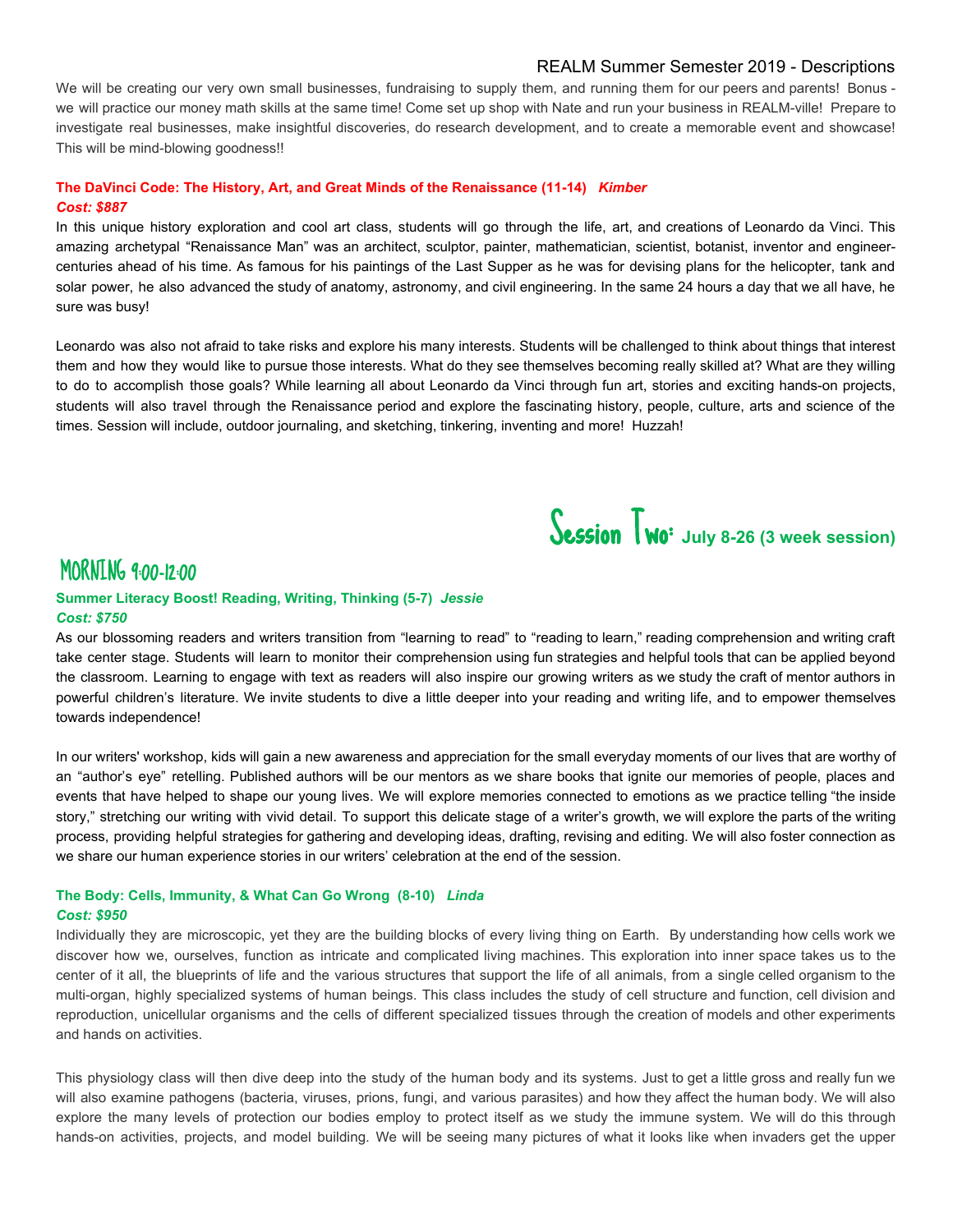hand. This is not a class for the squeamish!

#### **Amusement Park Math: STEAM + The Pier = Awesome (8-10)** *Nate*

#### *Cost: \$950*

Do you love roller coasters? Or buying delicious snacks at concession stands? How about timing a fast pass so that you avoid lines? Then you will love creating your own amusement park that's full of rides, food, tickets, people, and whatever else your imagination can inspire. This summer, kids will use math, physical science, and creative problem solving skills as they imagine and design their own amusement park.

Using money math, budgeting skills, and graph paper, designers will develop the next great theme park. Creating marble runs, pendulum and spinning rides will teach kids the basics about velocity, gravity and inertia. After mastering these skills in the lab, kids will test out these principals in real life. Everyone put your hands up and get ready for the ride of your life!

#### **Living on the Edge of Awesome: Climbing, Flying, and MORE! (11-14)** *Kara Cost: \$1150*

This class is all about building grit, courage, and a sense of adventure! Each week, students will learn more about themselves and others through games, challenges, and mini-lessons on overcoming fears, the power of positive thinking, and developing a powerful growth mindset. They will then be given the opportunity to challenge their growth through conquering some amazing tasks: a full-on high ropes course with Fulcrum Adventures, flying through the air on the trapeze at the Santa Monica Pier, and learning to surf at the Santa Monica beach! Other excursions will include rock climbing, hiking, and more!! Come with us and live on the edge of awesome.

### AFTERNOON 12:30-3:30

# **Mad Science: Experiments and Hands on Exploring (5-7)** *Nate*

*Cost: \$950*

The Little Chemists are going to explore the world of chemistry with hands-on, fun-filled experiments. These projects will not only give them answers to many of their questions about how and why thing happen, but also give them more questions that will help them curiously explore their education in science. Our Mad Scientists will don their lab coats and their goggles and dive deep into the molecular world of chemical reactions as they blast off into how and why things in our universe happen the way they do!

#### **Living on the Edge of Awesome: Climbing, Flying and more (8-10)** *Kara*

#### *Cost: \$1150*

This class is all about building grit, courage, and a sense of adventure! Each week, students will learn more about themselves and others through games, challenges, and mini-lessons on overcoming fears, the power of positive thinking, and developing a powerful growth mindset. They will then be given the opportunity to challenge their growth through conquering some amazing tasks: a full-on high ropes course with Fulcrum Adventures, flying through the air on the trapeze at the Santa Monica Pier, and learning to surf the waves at the Santa Monica beach! Other excursions will include rock climbing, hiking, and more!! Come with us and live on the edge of awesome

#### **Marine Biology and Oceanography (11-14)** *Linda Cost: \$950*

71% of planet Earth is water, making it an essential ingredient of life as well as home to millions of species of plants and animals. This class explores these vast bodies of water from the wavy, white-capped surface to the rugged and extreme topography of the ocean floor with its hydrothermal vents. Through experiments and hands on activities students will discover what causes waves, currents, and tide, investigate the chemical makeup of seawater, take a closer look at food webs, and consider the interaction between life in the ocean and the physical aspects of the water itself.

Students will research and create models, posters, dioramas, and board games to represent the various marine environments. Together will construct a body of work that depicts the physical factors (temperature, pressure, salinity, movement, amount of light, etc.) and the biological factors (flora, fauna, food webs, weird and wonderful adaptations, etc) of shorelines, continental shelf areas, and deep sea abyssal plains. This class will include frequent trips to the beach and a visit from the Venice Oceanarium!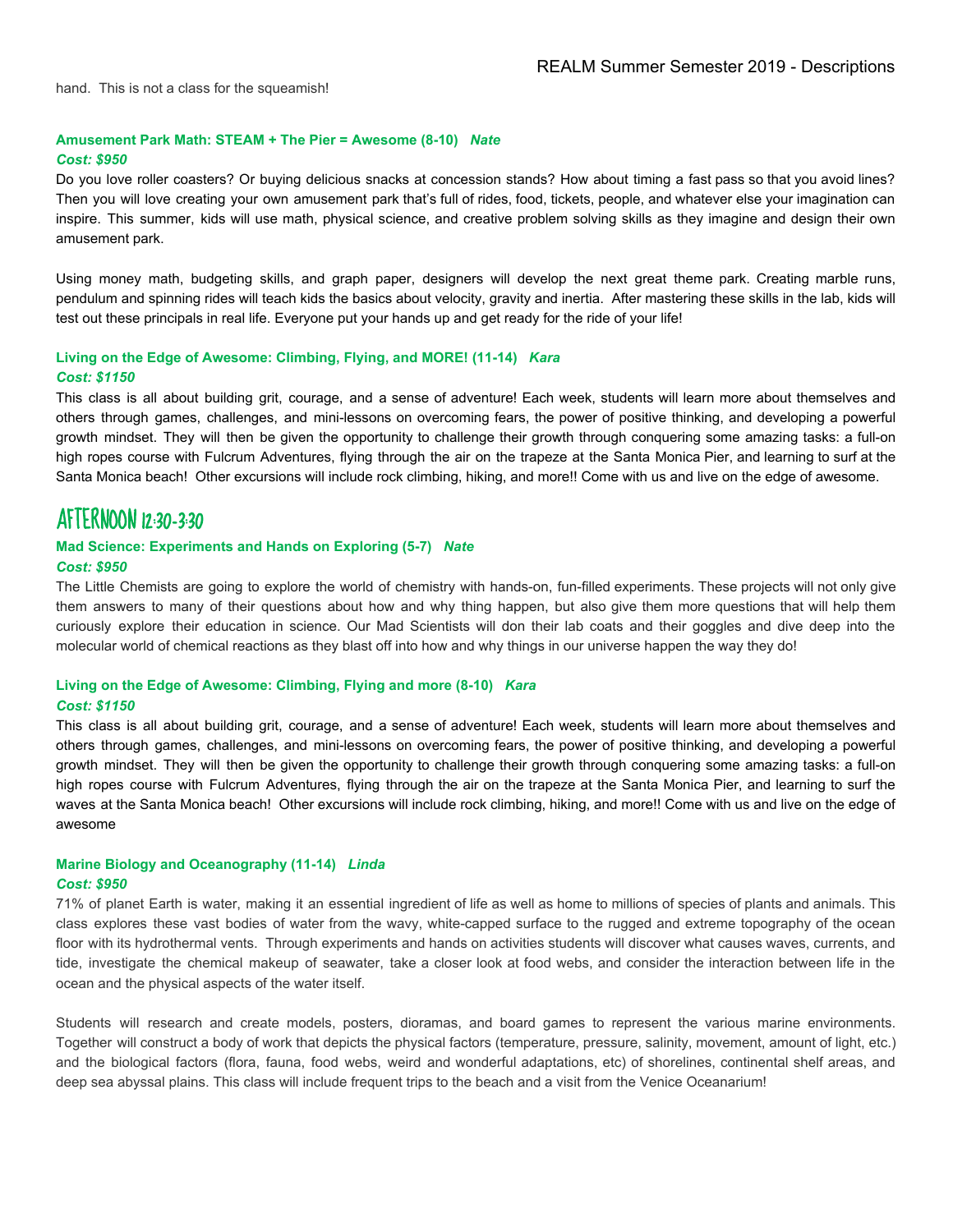## MORNING 9:00-12:00

### **REALM Kid's Cafe (5-7)** *Nate*

#### *Cost: \$950*

I firmly believe that every human being who aspires to achieve greatness should work in a restaurant for at least one year. From the amount of people you encounter and the different personalities that you bend to, to the multi-tasking, mathematics, patience, teamwork, common sense, compassion, leadership, respect, food safety, critical planning, time management, etc. that are all part of the job, you acquire a vast spectrum of life skills all in one place. Well, we don't have a year but we have 3 weeks! So let's practice those skills and get a jump start on the well rounding of our persons in a super fun restaurant and cooking class. The REALM Bistro will come alive at the end of the semester as we open the restaurant to family and friends!

#### **LEGO Robotics and Engineering (8-11)** *Digital Dragons Cost: \$1050*

In this class, students will explore the evolving world of robotics, learning how to build, program, and perfect your very own robots. Using LEGO robotics kits, they will learn to build and program robots - integrating motors for moving parts, and sensors to take input from the physical world – to complete a variety of challenges.

#### **Nature Tribe: Surviving in the Wilderness (8-10)** *Kara Cost: \$950*

How did people survive life on the mountain 500 years ago and how do people survive living outside today? In this class students will learn how to live sustainably on a mountain. Students will acquire orienteering, fire ecology, and ethno-botany skills that will help them lead a more sustainable life. In addition to sustainable living skills, the students will also become Leave No Trace certified and be able to teach others the 7 leave no trace principles in being a steward of the land. Did you hear about the mountain joke? It was hill-arious!

#### **How Numbers Work in the Real World (11-14)** *Joe Cost: \$950*

Wouldn't it be great if there was a magic wand that could help you really understand math? Good news, there is, and his name is Joe!! Get ready to solidify your math skills in this intense discovery of how numbers work in real life. Kids will jump into an exploration of the mechanics of numbers. We'll start from scratch and look at where numbers came from - their tangible roots in counting adding and subtracting, and then we'll watch them grow in versatility as the arithmetic operations expand to reveal evermore fascinating patterns, relationships and functionality. Focus for this course will be on Factors, Multiplication, Ratios, Relations, Series and Sequences and how this all applies to real world application.

Emphasis will be placed on the review of essential concepts and the building of excitement around math as we approach the return of the school year. Students will be encouraged to think of math beyond the classroom - to look at math as an opportunity to discover and explore!

### AFTERNOON 12:30-3:30

#### **Musical Theater: Rockstar Dramatics...into the Mystical Forest (5-7)** *Kids on Stage Cost: \$1050*

Journey through the world of imagination and invention. Sing classic and popular music along with imaginative theater, dance, character development and costumes. Each week's songs will be interweaved in an original improvised "Play-of-the-day." Every child is encouraged to share ideas and shine in a non-competitive, inspiring environment that develops self-expression, self-confidence, body awareness, social skills and joy! This experience ends with a final performance on the last day.

#### **Journey to Hogwarts** *Nate*

#### *Cost: \$950*

Let your imagination run wild! From hippogriffs, dragons, house elves, basilisks, and owls, to sorting hats, dementors, potions, spells…and all things magical, come join us for the time of your life! During your three weeks at hogwarts, young wizards and witches will immerse themselves in the world of Harry Potter through imaginative projects and magical experiences. Create your own